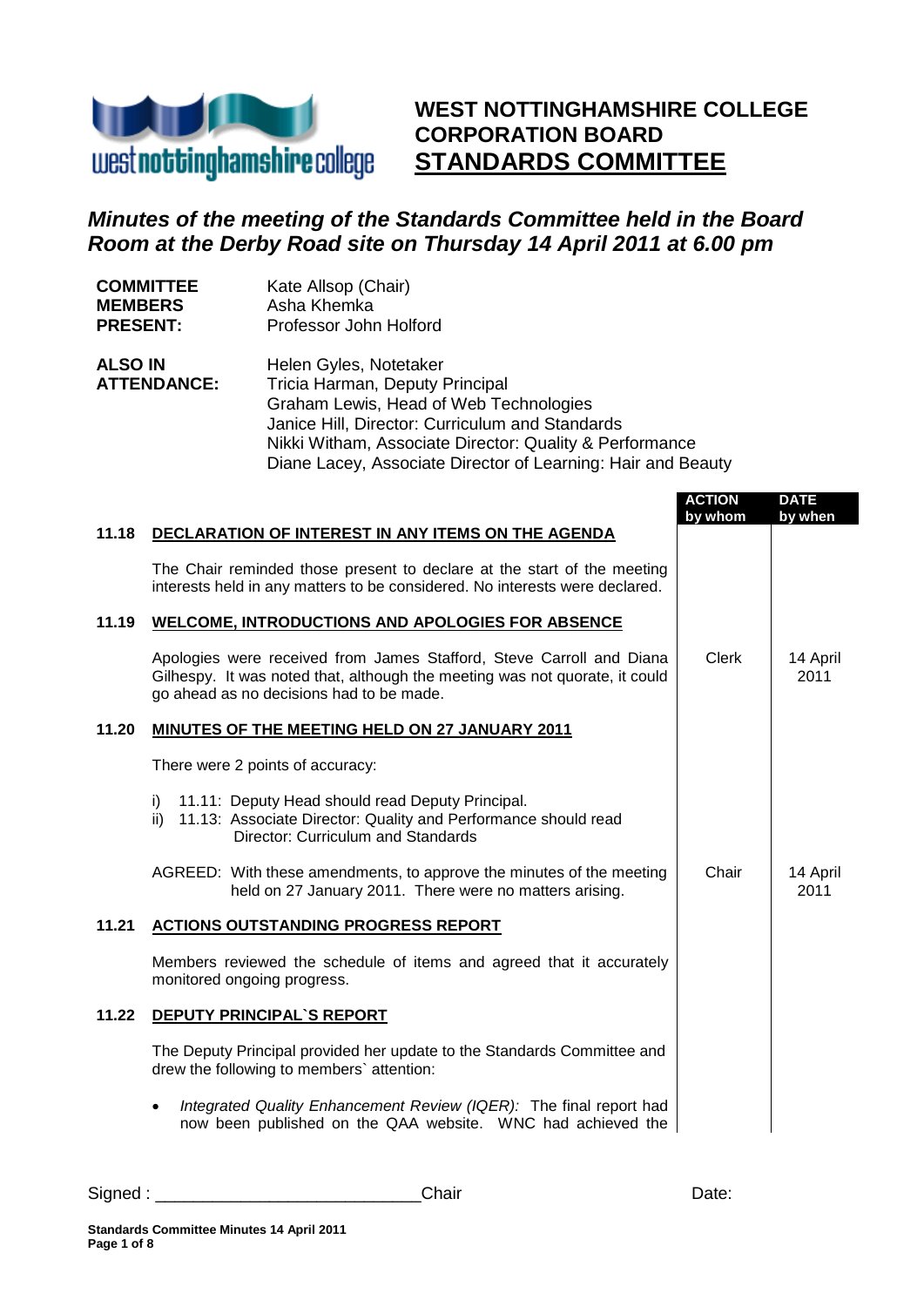highest grades possible. Four areas of good practice were being disseminated. The full report could now be found on the Governors` Portal.

- *Healthy FE College Recognition:* WNC had now gained Healthy College recognition, which meant that it was recognised as being committed to taking forward the staff, student and community health agenda in a proactive and accountable way. A Steering Group had been formed to ensure that health initiatives for staff and students would be developed and extended.
- *Ofsted Good Practice Website:* This website was now up and running and case studies were being shared across the College.
- *Collaborative Provision Audit:* An audit team from the Quality Assurance Agency (QAA) would be visiting the College for a day in respect of the partnership with the University of Derby. The College was still part of the Leeds Metropolitan University`s collaborative provision audit, but there would be no visit. Everything was on schedule and results would be brought to the Standards Committee.

The Principal brought to the Committee`s attention that a number of previously `outstanding` colleges had not retained their `outstanding` status. From cycle to cycle, Ofsted changed its focus and its inspectors were currently spending more time in the classroom than previously. It would take a lot of hard work to sustain the College`s `outstanding` status and it must ensure that overall success rates and teaching and learning, wherever it took place, were excellent.

AGREED: To note the contents of the report.

#### **11.23 IN YEAR RETENTION AND ANALYSIS OF STUDENT WITHDRAWALS**

The Director: Curriculum and Standards presented her report, which provided information on the number of withdrawals and the effect on retention as at March 2011 and drew the following to members` attention:

- At the point of withdrawal from a programme of learning, information was collected relating to the reason for withdrawal of students.
- As many students were enrolled onto multiple qualification aims, one student withdrawing from a programme may result in several withdrawals in terms of the data. This year had seen a significant increase in enrolments due to the requirements of foundation learning in 2010/11.
- A comparison of College enrolments at March 2010 and March 2011 indicated an overall increase of 23%.
- The overall College percentage of withdrawals against enrolments had increased by 1% to 9%.
- The number of withdrawals for learners aged 16-18 had increased by 26% although the number of withdrawals for learners aged 19+ had decreased by 1% (but different levels of enrolment, ie foundation learning).
- In March 2010 withdrawals for male learners were 12% higher than females, reducing to 6% in 2011.
- In March 2010 withdrawals of white British learners were 86% higher than learners of other ethnicity, whilst in March 2011 this difference decreased to 81%. The number of enrolments by learners of other ethnicity remained low when compared with non-white British learners.
- The low number of withdrawals by learners declaring a learning difficulty or disability had increased by 10% in March 2011 whilst withdrawals of learners who did not declare had risen by 12%.

Signed : \_\_\_\_\_\_\_\_\_\_\_\_\_\_\_\_\_\_\_\_\_\_\_\_\_\_\_\_Chair Date: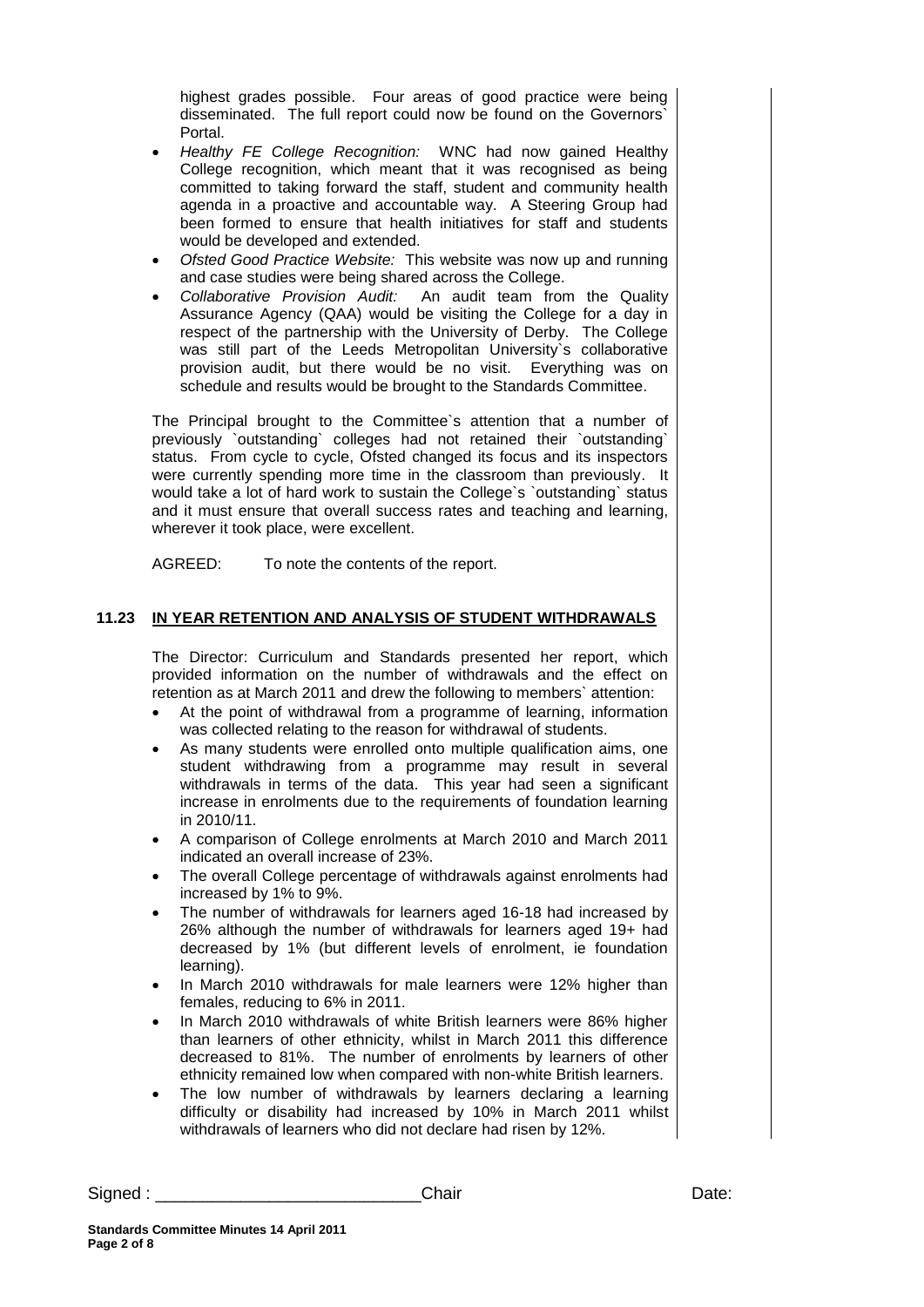|       | The highest increase in withdrawals was on entry level programmes at<br>41% due to foundation learning whilst withdrawals on level 3, 4 and 5<br>programmes had decreased.<br>Five Schools of Learning were currently below the College's target<br>$\bullet$<br>retention rate of 92% whilst four Schools had remained static.<br>Comparisons with the same period in 2010 show an overall decrease<br>$\bullet$<br>of 1% in the College's overall in-year retention. Contributory factors<br>are the decreases of 5% in Hospitality, Sports, Leisure & Travel<br>Studies and 2% in Business, Professional & Continuing Education and<br>2% in Engineering & Transport Skills.<br>The retention rate for males and females had levelled to 91% in March<br>$\bullet$<br>2011.<br>In-year retention for white British learners and learners of other<br>ethnicity had widened to 4% from 2% for the same period in 2010, as<br>had the difference between learners declaring a learning difficulty or<br>disability and those who did not. LLDD and other ethnicity learners<br>had higher in-year retention.<br>Retention had remained static at 91% across both years for learners<br>$\bullet$<br>aged 16-18 and 19+. |          |                 |
|-------|--------------------------------------------------------------------------------------------------------------------------------------------------------------------------------------------------------------------------------------------------------------------------------------------------------------------------------------------------------------------------------------------------------------------------------------------------------------------------------------------------------------------------------------------------------------------------------------------------------------------------------------------------------------------------------------------------------------------------------------------------------------------------------------------------------------------------------------------------------------------------------------------------------------------------------------------------------------------------------------------------------------------------------------------------------------------------------------------------------------------------------------------------------------------------------------------------------------------------|----------|-----------------|
|       | There was a need to know what `other` meant and this category should be<br>better defined. The Director: Curriculum and Standards was working with<br>colleagues to reduce this category. Withdrawal data was completed by<br>tutors and processed by Learner Records. Learners who had withdrawn<br>had recently been contacted in order to undertake a more independent<br>survey.                                                                                                                                                                                                                                                                                                                                                                                                                                                                                                                                                                                                                                                                                                                                                                                                                                     |          |                 |
|       | If learners registered, but never attended, they did not count in the<br>College's retention figures and did not impact on finances. In School<br>Reviews, emphasis was put on retaining learners and achievement of their<br>qualifications.                                                                                                                                                                                                                                                                                                                                                                                                                                                                                                                                                                                                                                                                                                                                                                                                                                                                                                                                                                            |          |                 |
|       | The report was felt to be confusing and the presentation of the figures<br>should be looked at. A clearer picture would be achieved if the number of<br>students was given instead of the number of enrolments.                                                                                                                                                                                                                                                                                                                                                                                                                                                                                                                                                                                                                                                                                                                                                                                                                                                                                                                                                                                                          |          |                 |
|       | AGREED:<br>To note the contents of the report, but a clearer report to<br>be brought to the meeting on 14 July 2011.                                                                                                                                                                                                                                                                                                                                                                                                                                                                                                                                                                                                                                                                                                                                                                                                                                                                                                                                                                                                                                                                                                     | Dir: C&S | 14 July<br>2011 |
| 11.24 | <b>DESTINATIONS REPORT</b>                                                                                                                                                                                                                                                                                                                                                                                                                                                                                                                                                                                                                                                                                                                                                                                                                                                                                                                                                                                                                                                                                                                                                                                               |          |                 |
|       | The Director: Curriculum and Standards presented her report, which<br>provided information relating to the destinations of full time FE students<br>who had completed programmes at the end of the academic year 2009/10<br>and drew members' attention to the following:                                                                                                                                                                                                                                                                                                                                                                                                                                                                                                                                                                                                                                                                                                                                                                                                                                                                                                                                                |          |                 |
|       | The College surveyed actual destinations of full time learners during<br>$\bullet$<br>the period between September and January of each subsequent<br>academic year, i.e. in this case 2010/11.<br>Actual destination data was collected from three main sources: Pro-<br>$\bullet$<br>Solution for learners who had re-enrolled at WNC either at Further<br>Education (FE) or Higher Education (HE) level; UCAS tracking<br>information on progression to an external HE institution; telephone or<br>email contact of all leavers not included in the above by their tutor.<br>The highest proportion of students, 37.44%, progressed onto another,<br>$\bullet$<br>normally higher, FE level course at West Nottinghamshire College.<br>Of the 331 students progressing to HE, 100 enrolled onto an HE<br>$\bullet$<br>programme within the College, indicating an increase of 33.3% on the                                                                                                                                                                                                                                                                                                                            |          |                 |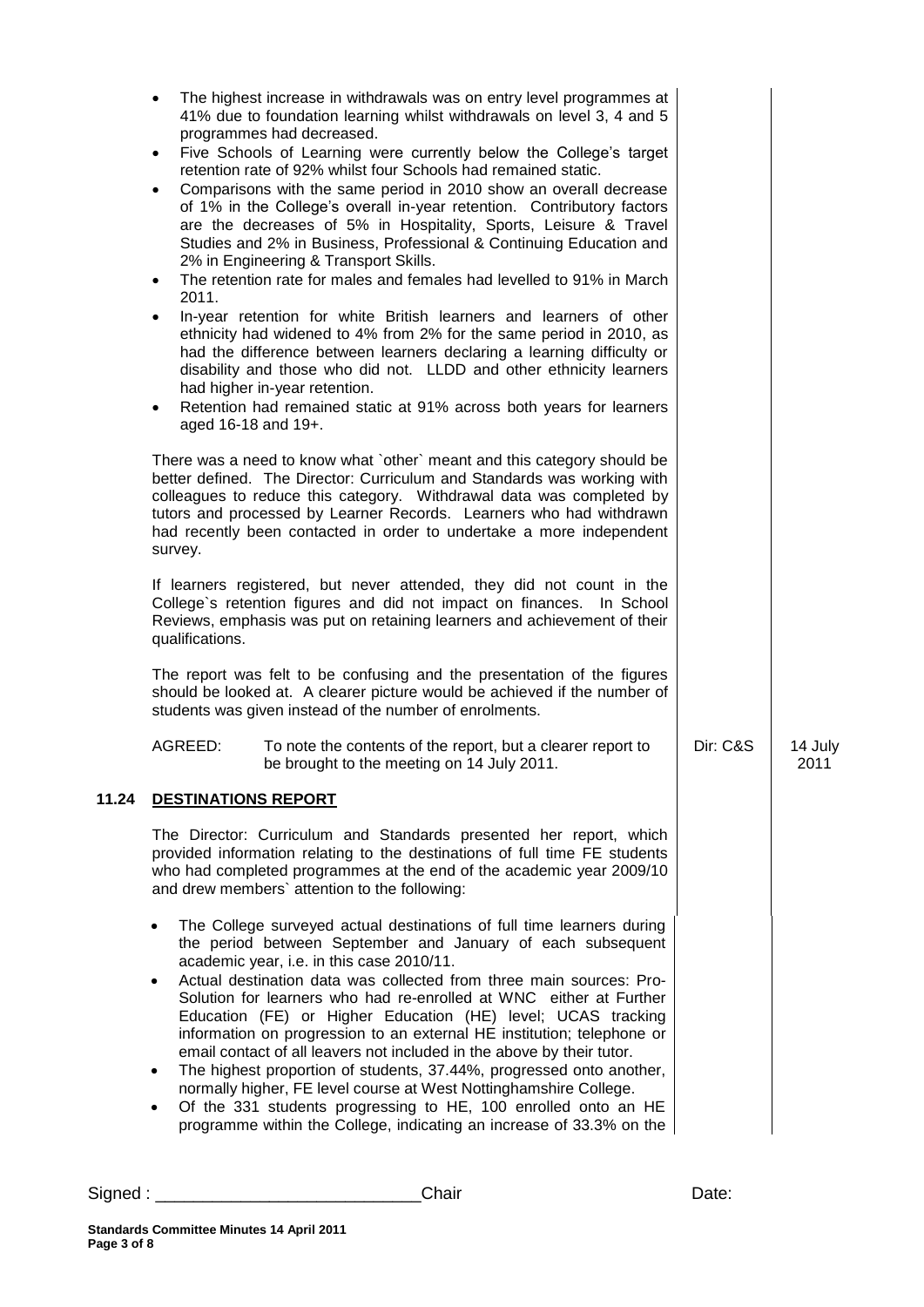previous year, whilst those progressing to HE at an external institution had remained largely static.

- The number of students progressing to full time employment had increased by 51 (1.32%) whilst the number of learners accepting part time employment had decreased by 8, a difference of 0.28%.
- Progression to another FE course at WNC by 16-18 learners was 16.57% higher than 19+, whilst progression to an HE programme was 9.89% higher for 19+ learners.
- A higher percentage of males progressed to another course at WNC whilst a higher percentage of females progressed to HE not at WNC.
- Progression to full time employment was 4.61% higher for white British students whilst progression to another FE programme at WNC was 11% higher for students of other ethnicity.
- Despite the unfavourable economic climate, the numbers moving immediately into employment had increased slightly.
- The continued increase in numbers of students progressing to HE within WNC was a highly positive outcome, particularly in view of the imposed capping of numbers in 2009/10.
- 10.99% of students indicated their intended destination was full time employment with 12.69% gaining full time employment, reflecting an increase of 1.7%.
- Although 48.8% of students intended remaining in FE at WNC, 37.44% achieved this aim. However 2.94% of students progressed to HE at WNC, an increase of 1.22% against 1.62% of students expressing this intention.
- The highest percentage of learners progressing to full time employment, HE at WNC or another FE programme at WNC were within Academic Studies and Computer Science, whilst the highest percentage of those progressing to HE at another institution were within Business, Professional & Continuing Education.

The Director: Curriculum and Standards was working with colleagues to reduce the number of `not knowns`. Accuracy was now better as every learner was being contacted instead of just taking a sample.

AGREED: To note the contents of the report.

#### **11.25 LEARNER VOICE STRATEGY – SECOND TERM RESULTS (NATIONAL LEARNER SURVEY)**

The Head of Web Technologies presented his report, which was intended to update the Standards Committee on the College`s Learner Voice activity for the second term of the academic year 2010/11.

In the months January to March 2011, 11 formal complaints had been received, via letter, telephone or website. The complainants were 7 female and 4 male, 8 were made by 19+ adults, and 3 by or on behalf of 16-18s. Complaints arose mainly from a variety of perceived affronts caused by College processes and services, including fees, exams, security, disciplinaries, buses, and teaching and learning.

The 2010/11 FfE National Learner Views survey was underway with results expected to be published in November 2011. This year the College had permission to use a number of paper based surveys, in addition to the online template, which had helped gather feedback from employer responsive learners and partner providers. To date, approximately 1500 survey responses had been received.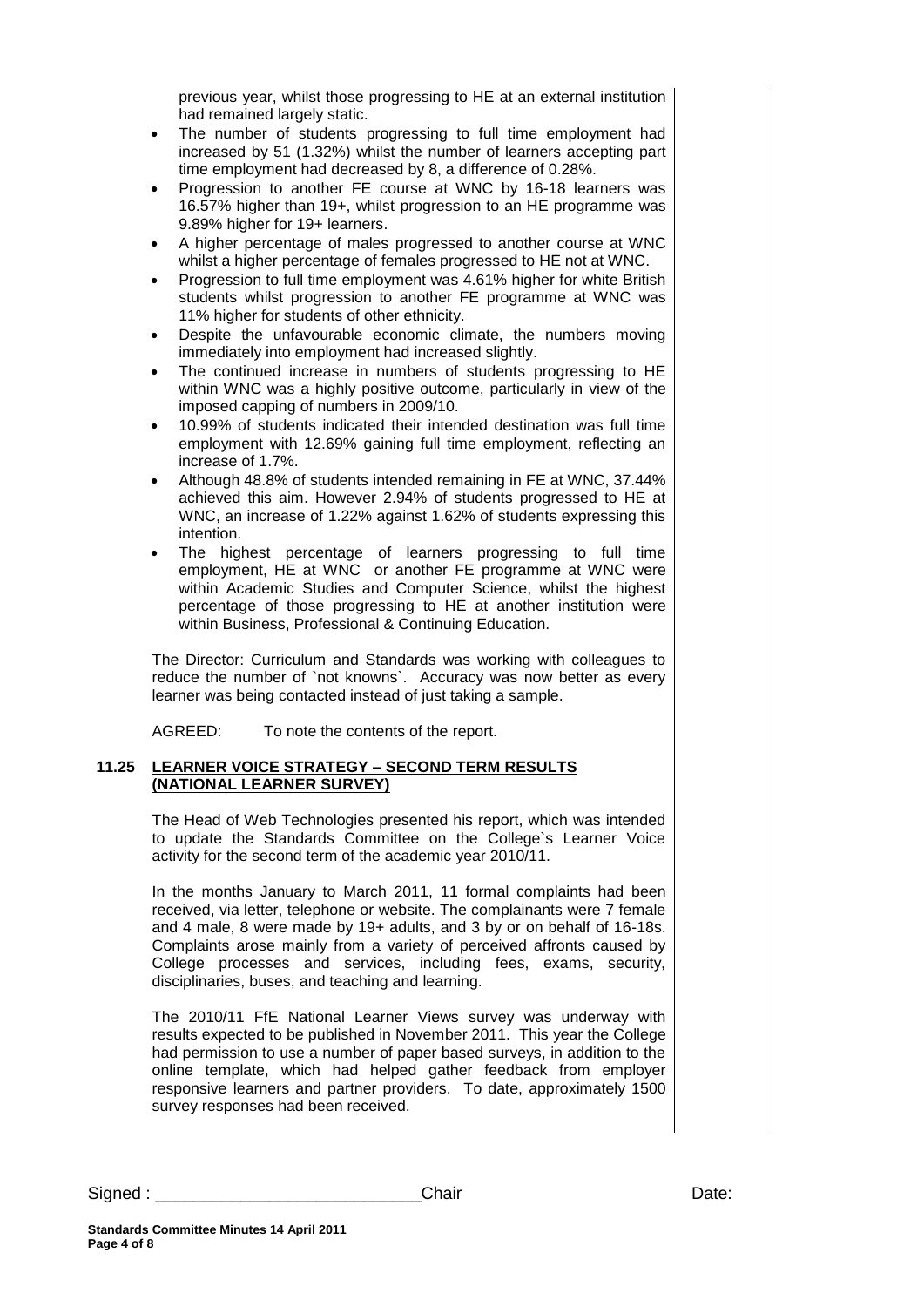141 students had been appointed as course representatives across the College with a training day held in February. Two 'Your Voice' sessions and 8 student focus groups had been held. Issues from the students varied across each School of Learning. However, there had been consistent messages around the buses, EMA and wearing of College lanyards.

The SU had undertaken a bus survey prompting 355 learners to respond. The main issues surrounded cleanliness, lateness, leaving stops before the allotted time, public using the buses and behaviour. Issues raised had been investigated and responses fed back to student representatives. Whilst a review of the College's bus service was on-going, students had been reminded of their responsibility.

Issues concerning the wearing of lanyards had been listened to and the College had responded by inviting students to choose their preferred lanyard colour, size and design through a student representative vote and a College wide online poll hosted on Moodle. Results would be concluded in April.

Individual solutions for other issues raised had been explored and feedback communicated through the 'You said, we only went and did it' campaign available on the Learner Voice notice boards situated across College.

AGREED: To note the contents of the report.

#### **11.26 INTERNAL REVIEW PROCESSES – HALF YEAR REVIEW**

The Associate Director: Quality and Performance presented her report to inform the Standards Committee of the progress and outcomes of the Internal Review process to date. This process was reviewed each year to ensure it was fit for purpose.

The number of reviews completed as at 14 March 2011 were noted as:

| Schools of Learning      | 8  |
|--------------------------|----|
| <b>Business Support</b>  | 5  |
| <b>Partner Providers</b> | 21 |

On completion of each review, the management team of the area received a detailed written report. The report detailed the findings of the review team under the headings; strengths, areas for development and recommendations for further improvements. Members noted the summary of key strengths and areas to improve for those areas already reviewed.

Improvement plans had been developed by each management team and shared with the review team leader. The management teams would be required to evaluate and measure the impact of the improvement plan in the self assessment report 2010/11.

A review of the internal review reports indicated that each School, business support area and partner provider had different strengths and a different range of issues to address. There were some recurring themes and management teams had been advised where they could potentially work jointly to make improvements. The reviews provided a detailed and focused approach, providing the management teams with an objective set of findings which they were able to use as a basis for improving all aspects of provision.

`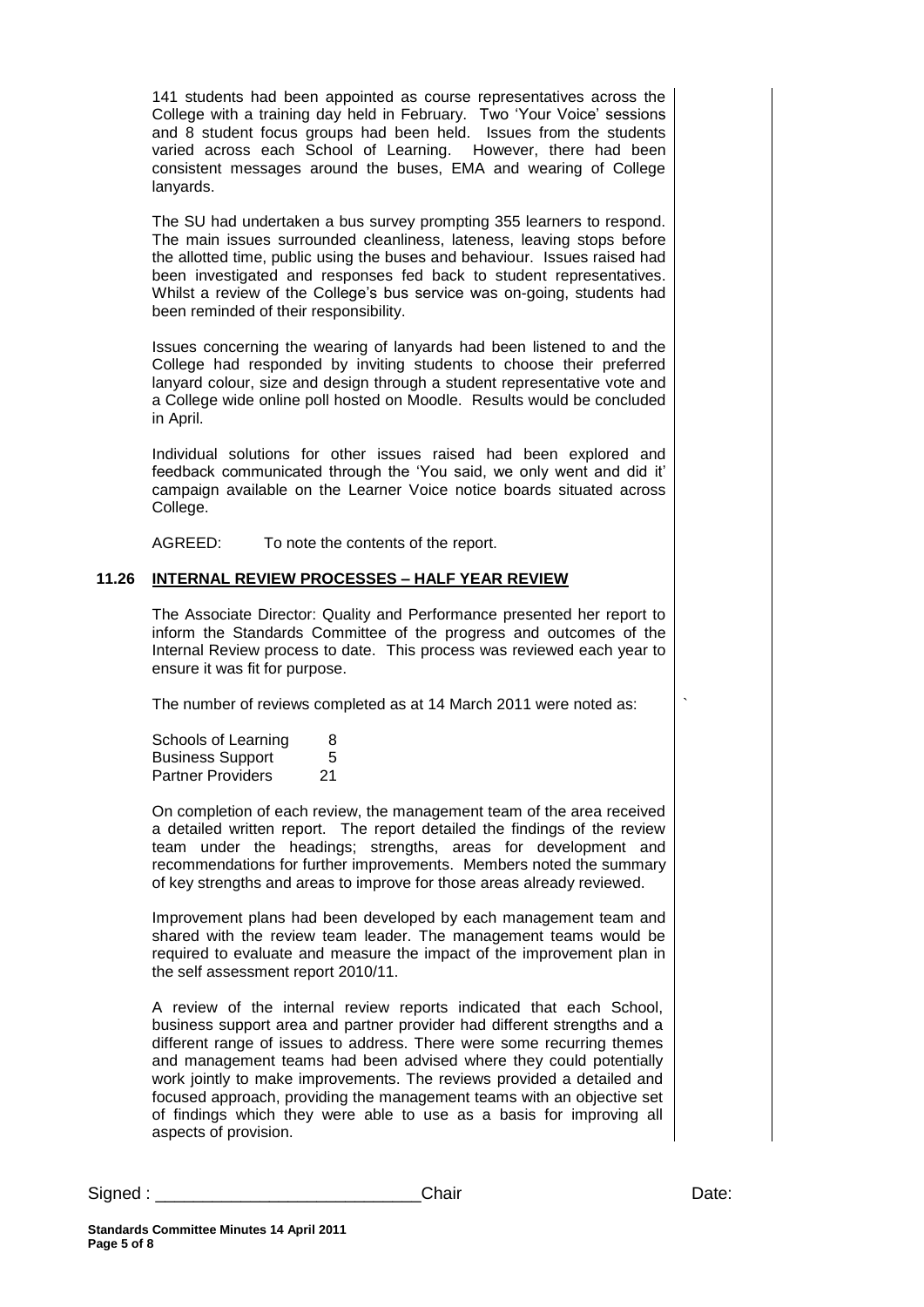|       | To note the contents of the report.<br>AGREED:                                                                                                                                                                                                                                                                                                                                                                                                                                                                                                                                                                                                                                                                                                                                                                                                                                                                                                                                                                                                                                                                                                                                                                                                                                                                                                                                                                             |            |                 |
|-------|----------------------------------------------------------------------------------------------------------------------------------------------------------------------------------------------------------------------------------------------------------------------------------------------------------------------------------------------------------------------------------------------------------------------------------------------------------------------------------------------------------------------------------------------------------------------------------------------------------------------------------------------------------------------------------------------------------------------------------------------------------------------------------------------------------------------------------------------------------------------------------------------------------------------------------------------------------------------------------------------------------------------------------------------------------------------------------------------------------------------------------------------------------------------------------------------------------------------------------------------------------------------------------------------------------------------------------------------------------------------------------------------------------------------------|------------|-----------------|
| 11.27 | <b>SAFEGUARDING - REVIEW OF ARRANGEMENTS</b>                                                                                                                                                                                                                                                                                                                                                                                                                                                                                                                                                                                                                                                                                                                                                                                                                                                                                                                                                                                                                                                                                                                                                                                                                                                                                                                                                                               |            |                 |
|       | The Deputy Principal: Teaching and Learning presented her report which<br>provided the Standards Committee with information with regard to<br>safeguarding activity. The following was brought to members' attention:                                                                                                                                                                                                                                                                                                                                                                                                                                                                                                                                                                                                                                                                                                                                                                                                                                                                                                                                                                                                                                                                                                                                                                                                      |            |                 |
|       | Additional work had been undertaken in relation to safeguarding<br>arrangements of partner providers for employer responsive provision.<br>This included systematic data collection for each partner and the<br>recording on a single record within the College. Arrangements to<br>ensure appropriate training had been undertaken for different groups<br>of staff had been agreed.<br>In terms of safeguarding incidents, members were asked to note the<br>$\bullet$<br>following information:<br>During the period 1 January to 25 March 2011 there had been 9<br>$\circ$<br>reported incidents.<br>The incidents fell into the following categories: bullying (2), cyber<br>$\circ$<br>bullying (2), physical (3), and inappropriate behaviour (2).<br>There had been five disclosures to the Young People and Vulnerable<br>$\bullet$<br>Adults Protection team. None had necessitated referral to the local<br>Safeguarding Board; two had been referred to Children's Social Care<br>and three referred to the police.                                                                                                                                                                                                                                                                                                                                                                                            |            |                 |
|       | It was requested that the periods of the report be more consistent ie on a<br>monthly basis.                                                                                                                                                                                                                                                                                                                                                                                                                                                                                                                                                                                                                                                                                                                                                                                                                                                                                                                                                                                                                                                                                                                                                                                                                                                                                                                               | Dep. Prin. | 14 July<br>2011 |
|       | AGREED:<br>To note the contents of the report.                                                                                                                                                                                                                                                                                                                                                                                                                                                                                                                                                                                                                                                                                                                                                                                                                                                                                                                                                                                                                                                                                                                                                                                                                                                                                                                                                                             |            |                 |
| 11.28 | <b>TEACHING AND LEARNING UPDATE</b>                                                                                                                                                                                                                                                                                                                                                                                                                                                                                                                                                                                                                                                                                                                                                                                                                                                                                                                                                                                                                                                                                                                                                                                                                                                                                                                                                                                        |            |                 |
|       | The Associate Director: Quality and Performance presented her report to<br>inform the Standards Committee of the progress of the graded teaching<br>and learning observation process for 2010/11 and drew the following to<br>members' attention:                                                                                                                                                                                                                                                                                                                                                                                                                                                                                                                                                                                                                                                                                                                                                                                                                                                                                                                                                                                                                                                                                                                                                                          |            |                 |
|       | In September 2010, 407 staff had originally been identified as requiring<br>an observation in 2010/11 alongside re-observations of staff following<br>a grade 3 or 4 at their initial observation. This figure was now 385<br>observations, due to staff on maternity leave, staff retiring, and ACLS<br>staff with no allocated hours. To 7 March 2011, 235 observations had<br>been completed.<br>There had been a significant increase in the percentage of<br>$\bullet$<br>observations graded good or better and in the proportion of<br>observations graded outstanding. There had been no unsatisfactory<br>observation grades.<br>Permanent staff had delivered 212 sessions with 188 good or better<br>$\bullet$<br>sessions. 21 of 23 sessional staff lessons observed were good or<br>better. Sessional staff continued to have access to the sessional portal<br>which ensured that they had access to all the latest ideas on teaching<br>and learning and policy and procedure.<br>The best teaching and learning had been seen at Level 3 where 98%<br>of the sessions observed were judged to be good or better. 83% of<br>Level 2 and 93% of Level 3 sessions were judged to be good or better.<br>The strength seen most often in good or better lessons was<br>questioning, either to confirm understanding or to promote further<br>understanding. This same element of a lesson was identified as the |            |                 |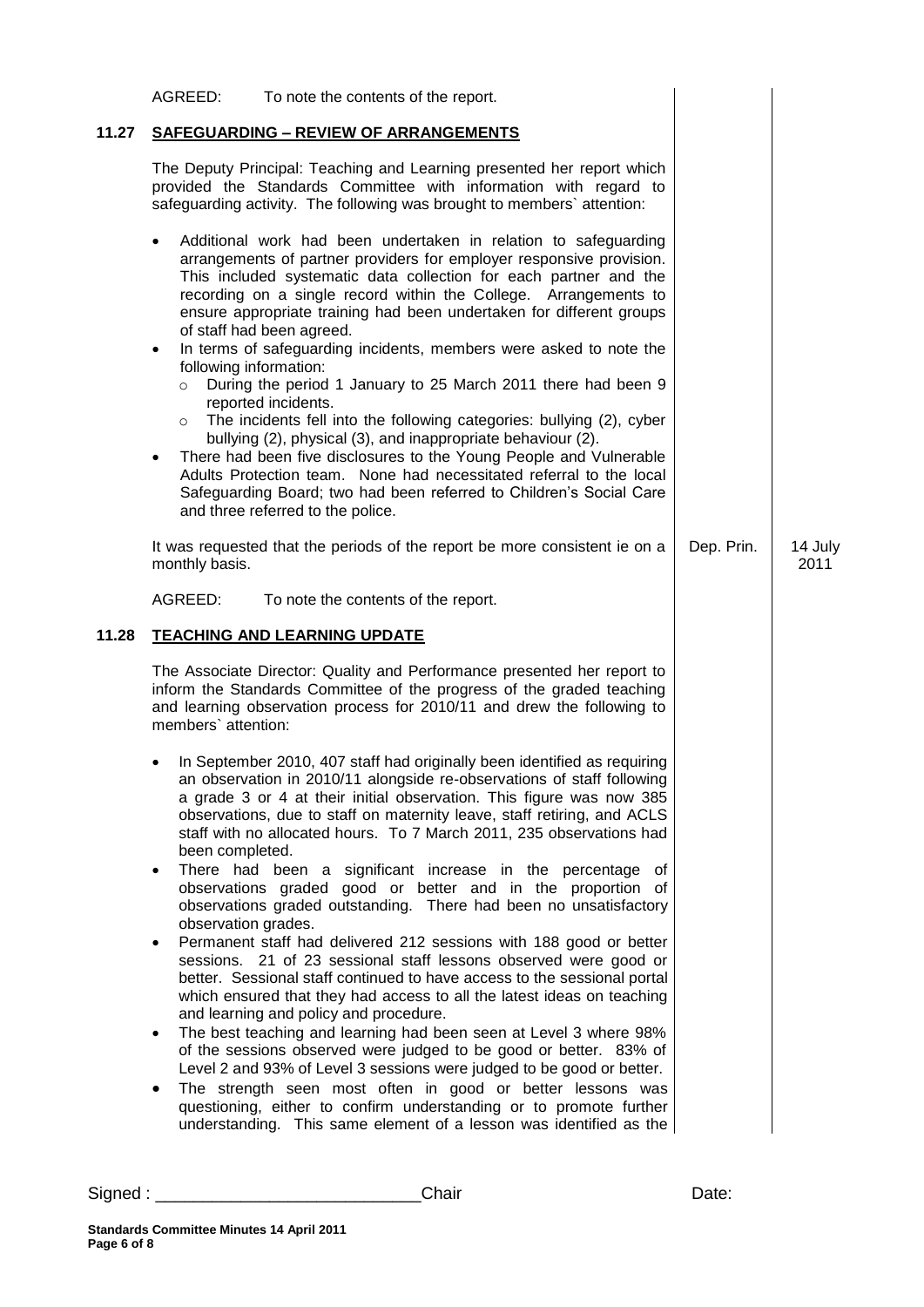most common area to develop in lessons that were satisfactory or worse.

- In addition to observations of staff employed by the College, the College also carried out graded observations of teaching, learning, training and assessment delivered by its partner providers. This process currently operated on a 2 year cycle. There was a target to observe 50% of all identified assessors and trainers who were supporting WNC learners within each partner provider during 2010/11. The remaining 50% would be observed in 2011/12.
- The QTLP department were liaising closely with each partner provider to determine and confirm the number of assessors/trainers who were supporting WNC provision and to access timetables to observe these staff.
- To 7 March 2011, 30 graded observations had been completed.
- The profile had dropped compared with last year, but it was hard to draw overall conclusions from this as each observation was so different and dealt with such a wide range of different companies, environments, trainers and assessors. All providers were supported to improve the quality of teaching and learning and all observations graded 3 or 4 were followed up with support for individuals.
- The overall grade profile at this point of the year was significantly improved on last year's outcome at the same point. 82% of observed sessions were good or better in 2009/10 compared with 89% so far in 2010/11. The Teaching and Learning Development Team had provided a substantial amount of support across all Schools of Learning through the Teaching and Learning Coaching Strategy and through bespoke teaching and learning staff development sessions. The development of the 'Making the Grade' coaching session, specifically focusing upon the component of building an outstanding session in line with the Common Inspection Framework (2009) criteria for outstanding teaching and learning, had impacted positively on the overall grade profile and upon the learners.

AGREED: To note the contents of the report.

## **11.29 SUPPORT FOR STUDENTS**

The Director: Curriculum and Standards presented her report, which provided an overview of the range of support available to students and drew the following to members` attention:

- At the first stage of the interview process applicants were invited to attend an initial assessment. This bksb on-line assessment resource identified the applicant's general working level in English and mathematics from pre entry to level 3.
- Learners undertook the bksb diagnostic test within six weeks of enrolment and this highlighted the strengths and skills gaps of individual learners.
- An individual learning plan (ILP) was subsequently generated which tutors used to set targets and monitor learners' progress.
- bksb diagnostic assessments were used to identify learners who needed literacy and numeracy support, whilst Quickscan was used to recognise learners at risk of dyslexia.
- Some learners declined support even though the ALS team felt that they would benefit from it, and these learners were monitored by the School of Learning and offered informal support through tutorials. They may be referred back to the ALS team at any time during the academic year and support subsequently arranged.